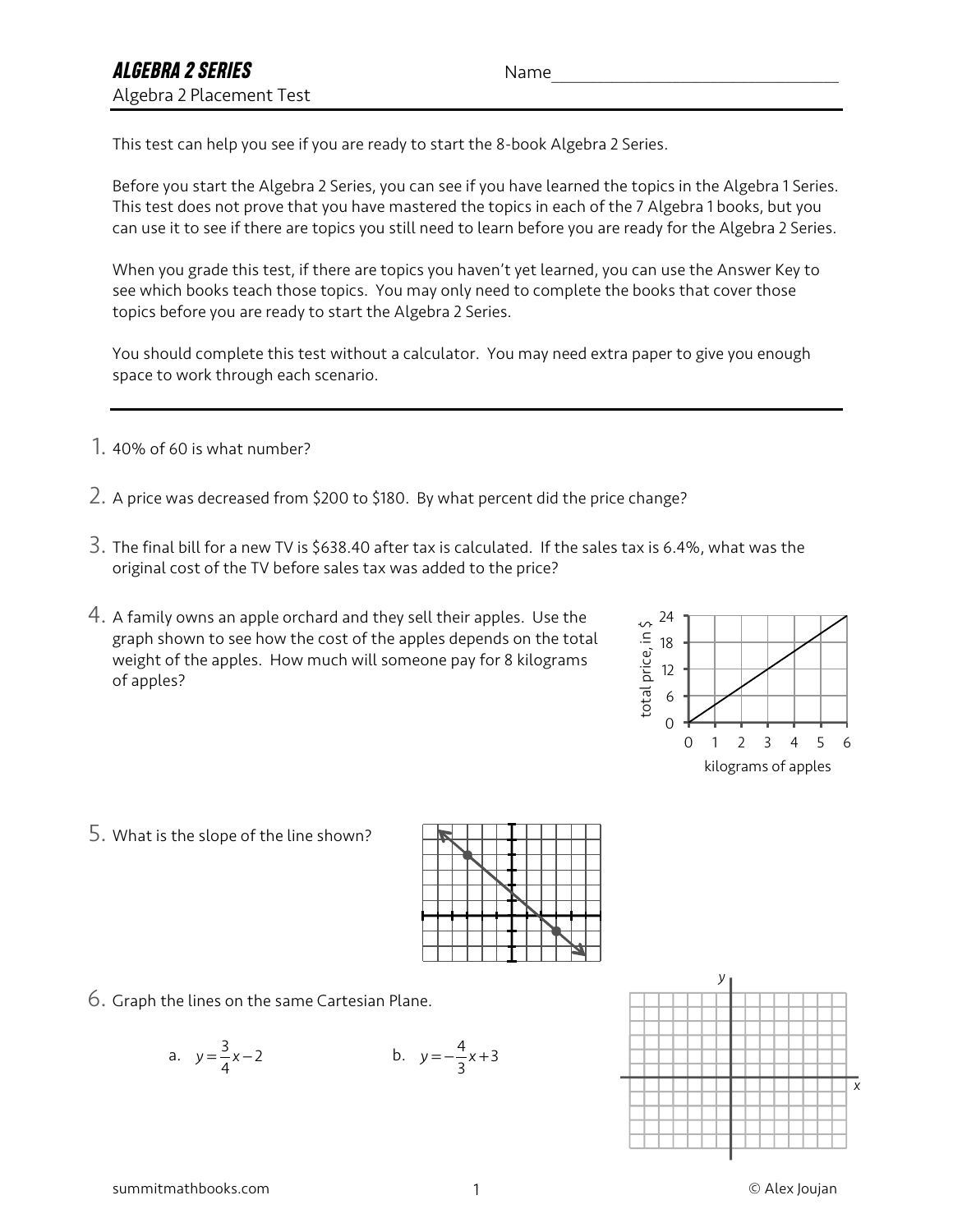- 7. Consider the graph shown to the right.
	- a. Identify the *x*-intercept of the line shown to the right.
	- b. Write the equation of the line, in Slope-Intercept Form.
- 8. What is the equation of the line that passes through the points  $(-1, -4)$  and  $(-6, 11)$ ? Write the equation in Slope-Intercept Form.
- 9. Simplify each expression as much as you can.

a. 
$$
2x \cdot 3x^2
$$
 b.  $\frac{6y^6}{2y^2}$  c.  $(-4x^5)^3$  d.  $(20y) \cdot (2y^{-1})^{-5}$ 

- $10$  . What is the simplified value of  $4^0 + 4^{-1}$ ?
- 11. What is the simplified value of  $x^2 + 3x 7$  if  $x = -10$ ?
- 12. Simplify the following expressions. Write the result in Standard Form.

a. 
$$
2(x+7)+3(x^2-2x-5)
$$
 b.  $(2-h+h^2)-(-3-5h^2+4h)$ 

13. Simplify the following expressions. Write the result in Standard Form.

a. 
$$
(2y-5)(2y+5)
$$
 b.  $\left(8x-\frac{1}{2}\right)^2$ 

- 14. Factor each expression (write it as a product of binomials).
	- a.  $x^2 8x + 16$  b.  $x^2 9$  c.  $2x^2 7x 9$



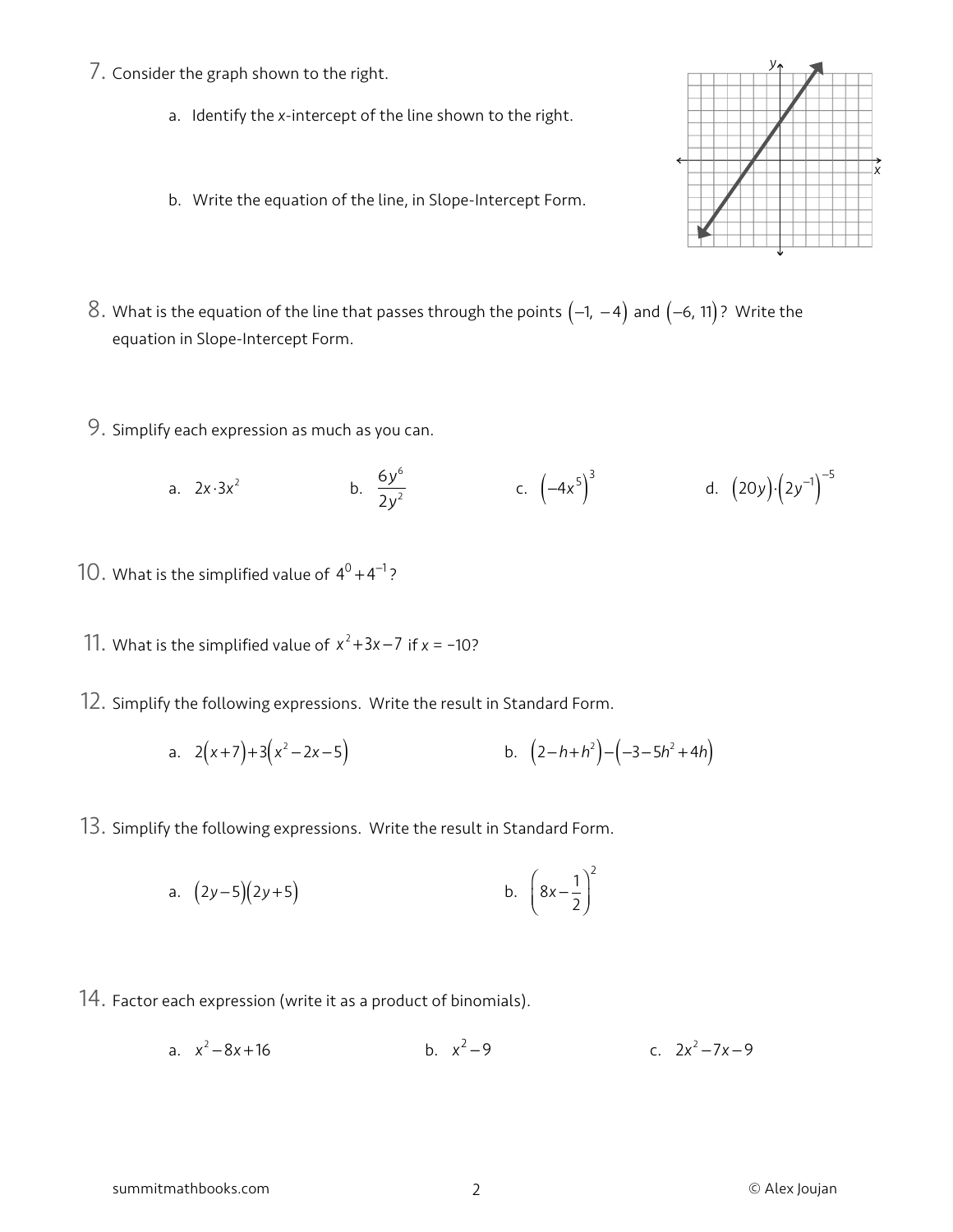15. What value(s) of *<sup>x</sup>* will make each equation true?

a. 
$$
x^2 + 4x - 12 = 0
$$
 b.  $5x^2 - 3x - 14 = 0$  c.  $3x^2 + 9x = 0$ 

16. Use the Substitution Method to find the intersection point of the pair of lines below.

−3*x* − *y* = 19 20*x* − 2*y* = 12

17. Use the Elimination Method to find the intersection point of the lines 3*x* +4*y* = 14 and −5*<sup>x</sup>* <sup>+</sup> <sup>2</sup>*<sup>y</sup>* <sup>=</sup> <sup>20</sup> .

18. Graph each system of inequalities.



19. Simplify the following expressions as much as you can.

a. 
$$
\sqrt{32}
$$
 b.  $\sqrt{3} + 4\sqrt{3}$ 

20. Simplify the following expressions.

a. 
$$
(2+\sqrt{5})(2-\sqrt{5})
$$
 b.  $(4-\sqrt{6})^2$ 

21. Solve the equation.

$$
\sqrt{x-5} = 3
$$

22. How long is the unmarked side of the triangle shown?